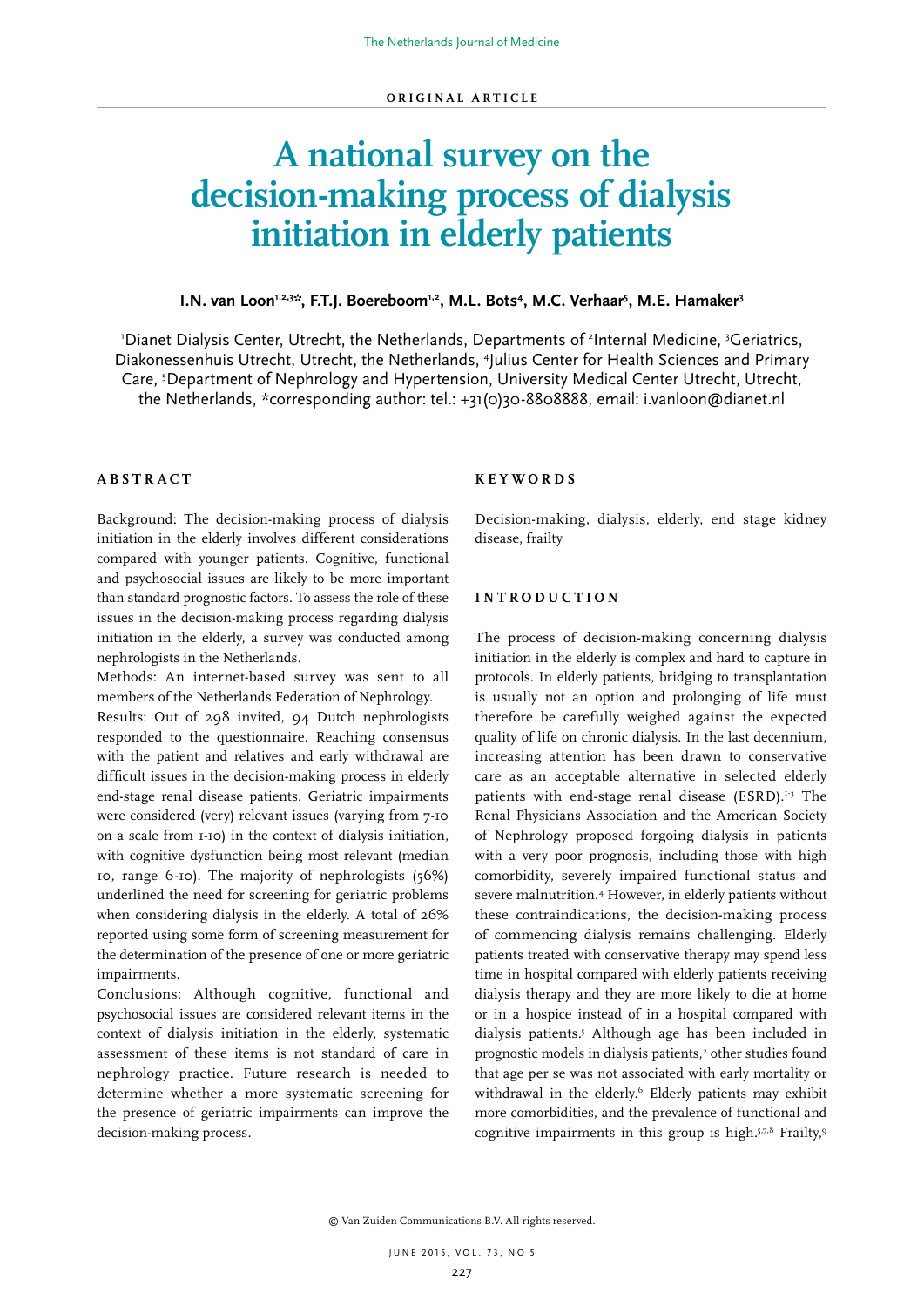cognitive impairment,<sup>10</sup> comorbidities<sup>11</sup> and impaired mobility<sup>12</sup> have been shown to be of prognostic value for early mortality and hospitalisation in the dialysis population. Despite the growing proportion of older dialysis patients, few studies have focused specifically on their prognostic relevance in the elderly population.

In oncology, assessment of geriatric impairments, such as cognition, mobility, (instrumental) activities of daily living (ADL), mood, nutrition, comorbidities and social environment, before the start of therapy can aid in identifying patients at risk for chemotherapyrelated toxicity<sup>13</sup> and postoperative complications in surgical oncology.<sup>14</sup> A systematic review showed that in six studies focusing on the effect of geriatric evaluation in decision-making in oncology, such a geriatric evaluation changed the initial treatment decisions in a median of 39% of patients. In approximately two-thirds of patients this resulted in a more conservative treatment plan.15 A questionnaire among oncologists and oncology nursing specialists in the Netherlands revealed that geriatric evaluation was used in two-thirds of participants, although often not systematically due to a lack of time, or limited availability of geriatricians.<sup>16</sup>

Little is known about nephrologists' considerations in the decision-making process of dialysis initiation in the elderly. Previous surveys among nephrologists revealed that patient preference, the presence of severe conditions, vascular dementia and a poor physical functioning were important determinants in deciding to withhold dialysis.17,18 To what extent other frequently encountered geriatric problems such as mood disturbances, ADL impairment, frailty and (mild) cognitive impairment influence the decision-making of nephrologists is not known. For this reason, a survey was conducted to assess whether these issues are evaluated systematically before dialysis initiation and whether nephrologists would consider further evaluation in the elderly supportive in the decision-making process.

#### **SUBJECTS AND METHODS**

An internet-based anonymous questionnaire for nephrologists was developed, focusing on the main issues related to initiation of dialysis in elderly patients derived from clinical practice and the literature.<sup>17-20</sup> The survey consisted of 25 questions (Appendix) about decision-making itself and the potential role of a geriatric assessment in this process. Data were collected on characteristics of the responding nephrologists, including years of experience and facility type, and demographics of the dialysis population. The survey took about 15 minutes to complete. In February 2014, all members of the Netherlands Federation of Nephrology (NfN), 298 nephrologists in total, were requested by email to respond

to the questionnaire. With only a few exceptions, all registered nephrologists in the Netherlands are members of the NfN. No fee was paid to respondents. All responses were entered into SPSS statistical package version 22 (IBM SPSS Data Collection, Chicago, Illinois, USA). To compare for differences between groups, a Student's t-test was used for continuous variables; for nominal variables, the chi-square test was used. For not normally distributed variables a Mann-Whitney U test was used. All other results are presented as descriptive data.

#### **RESULTS**

#### **Characteristics**

A total of 94 nephrologists from the Netherlands filled out the questionnaire (response rate 32%). All types of dialysis care facilities (university hospital, (non) teaching hospital, commercial dialysis centre), from all regions of the country were represented. The mean age of the participants was 47 years (33-65 years). The characteristics of respondents and their dialysis population are presented in *table 1*. One-third of the respondents estimated that the majority of their prevalent dialysis patients are over 70 years of age. Of all ESRD patients over 70 years, respondents estimated that a median of 80% (range 10-100%) would eventually start renal replacement therapy; 40% of respondents had started dialysis in one or more nonagenarians. Mean age of the dialysis population did not differ significantly between facility type and region.

#### **Decision-making concerning dialysis in the elderly**

Opinions about the level of difficulty of decision-making concerning dialysis in the elderly differed widely (median score 4 (range 1-10) on a scale from 1-10). The process of decision-making almost always included consultation of a multidisciplinary team, consisting of a nephrologist, a specialised nurse, a social worker and a dietician (95%). In some clinics a psychologist, a spiritual worker or a pharmacist complemented the team. In 8% a geriatrician was involved on a regular or a consultative basis. When dialysis was considered unfavourable because of a poor prognosis, only 11% of nephrologists estimated that older patients would always accept the recommendations of the nephrology team for conservative care instead of renal replacement therapy, while 9% experienced elderly patients often insisted on starting dialysis despite a contrary recommendation.

Different strategies were chosen in a hypothetical case of a frail older patient, in whom dialysis initiation was considered unfavourable, but no agreement could be reached about conservative therapy. Six percent of the nephrologists would initiate dialysis, since the patient and family made a well-informed choice for this option. Ten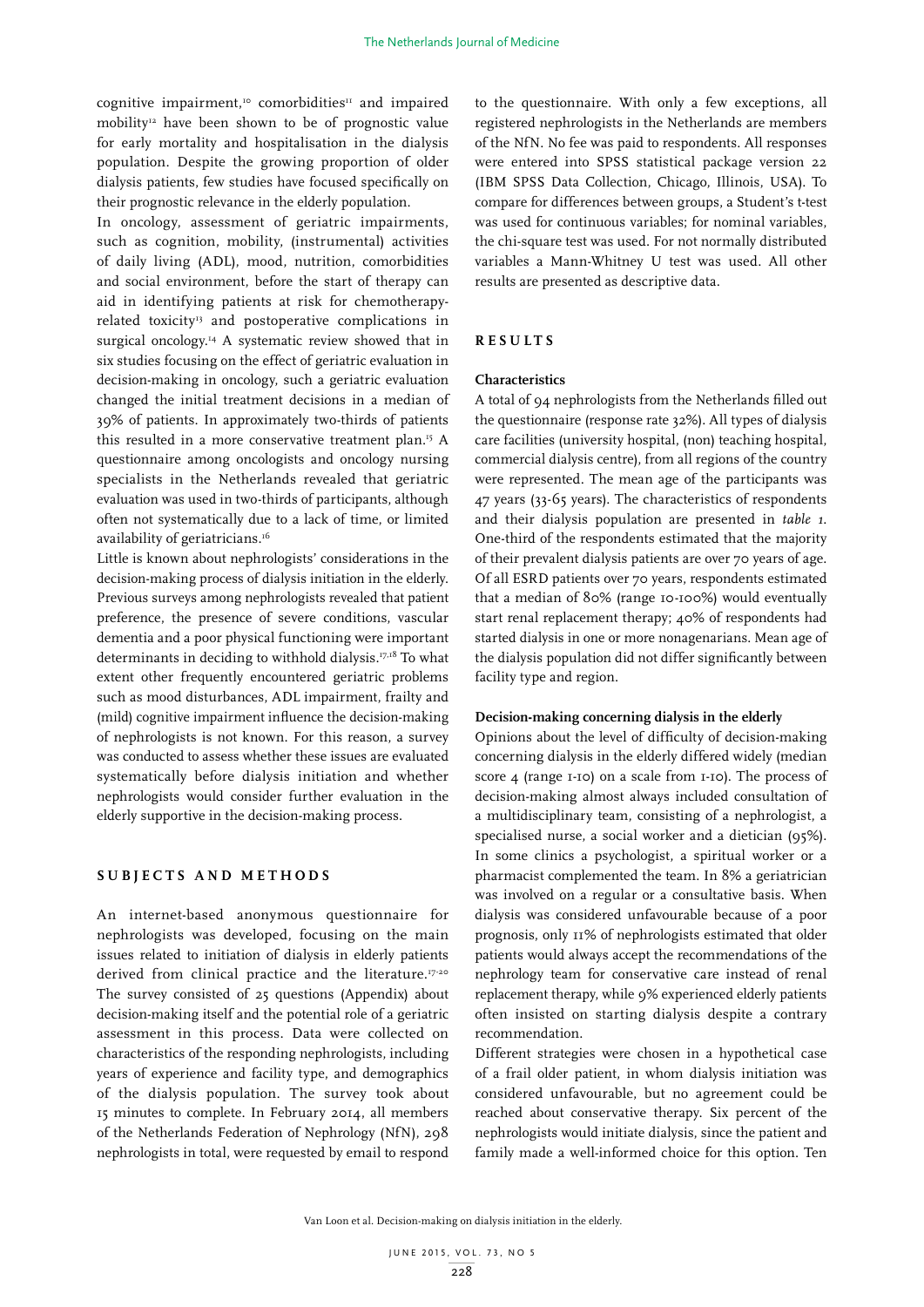| Table I. Baseline characteristics                                                                                                                                                                                 |                                   |
|-------------------------------------------------------------------------------------------------------------------------------------------------------------------------------------------------------------------|-----------------------------------|
|                                                                                                                                                                                                                   | Total $(n = 94)$                  |
| Age of nephrologist in years (median)                                                                                                                                                                             | 47 (range 33-65)                  |
| <b>Female</b> sex                                                                                                                                                                                                 | 42%                               |
| Years registered as a nephrologist (median)                                                                                                                                                                       | 12 (range 1-32)                   |
| <b>Facility type</b><br>University hospital<br>Large hospital $($ > 600 beds)<br>Average size hospital (400-600 beds)<br>Small hospital (< 400 beds)<br>Dialysis centre                                           | 21%<br>38%<br>25%<br>13%<br>3%    |
| Amount of patients over 70 years old<br>21-40%<br>41-60%<br>61-80%<br>81-100%                                                                                                                                     | 12%<br>36%<br>25%<br>3%           |
| Predominance of elderly patients* (> 60%) per facility type<br>University hospital<br>Large hospital $($ > 600 beds $)$<br>Average size hospital (400-600 beds)<br>Small hospital (< 400 beds)<br>Dialysis centre | 9%<br>48%<br>26%<br>45%<br>50%    |
| Elderly ESRD patients* starting renal replacement therapy (median)                                                                                                                                                | 80% (10-100)                      |
| Elderly ESRD patients* choosing conservative care (median)                                                                                                                                                        | 10% (0-70)                        |
| Initiation of RRT when conservative care was advised in elderly patients<br>Never<br>Seldom<br>Sometimes<br>Often                                                                                                 | 11%<br>56%<br>24%<br>9%           |
| Oldest patient starting dialysis (median)                                                                                                                                                                         | 89 (range 79-96)                  |
| Percentage of nephrologist who had started RRT in nonagenarians                                                                                                                                                   | 48%                               |
|                                                                                                                                                                                                                   | *Elderly patients: > 70 years old |
|                                                                                                                                                                                                                   |                                   |

ESRD = end-stage renal disease; RRT = renal replacement therapy.

percent would refuse to start dialysis, regardless of the patient's wishes, since dialysis might be harmful in this frail patient. Most respondents remained unconvinced of either option. They would consult colleagues (42%) or initiate a dialysis test session for 1-3 months (37%) before making a decision in this particular case. Five percent of nephrologists would consult a geriatrician.

Of all respondents, 64% estimated that within their own dialysis population early withdrawal (within 6 months) had occurred at least once in an elderly patient (*table 2*). The main reasons for withdrawal were lack of improvement in quality of life (30%) or decline of the general condition (24%). Less often mentioned were progression of comorbidities or newly diagnosed comorbidities (19%) or technical problems involving dialysis treatment (13%). In 9% of cases withdrawal occurred after a time-limited trial. Other reasons for early withdrawal are listed in *table 2*. In 77% of the cases of early withdrawal, this was not unexpected to the nephrologist involved. The most frequently mentioned reason for starting dialysis despite hesitations was the inability to reach consensus with the patient and/or relatives to choose maximum conservative management.

#### **Factors included in dialysis decisions in elderly patients**

Geriatric impairment was considered a (very) relevant issue and was always taken into account by nephrologists when deciding whether a patient would be eligible for dialysis (*figure 1*). On a scale from 1 (not important at all) to 10 (very important), cognitive impairment scored a median of 10 (range 6-10). Preference of the patient and family (median 10 (range 3-10)) and comorbidities (median 9, (range 5-10)) were also considered (very) relevant in decision-making by almost all respondents. Most nephrologists answered that they take into account impairments in activities of daily living (ADL) (median score 8, (range 2-10)), mood disturbances (median 7, (range 2-10)) and mobility impairment (median 7, (range 1-10)). The patients' age was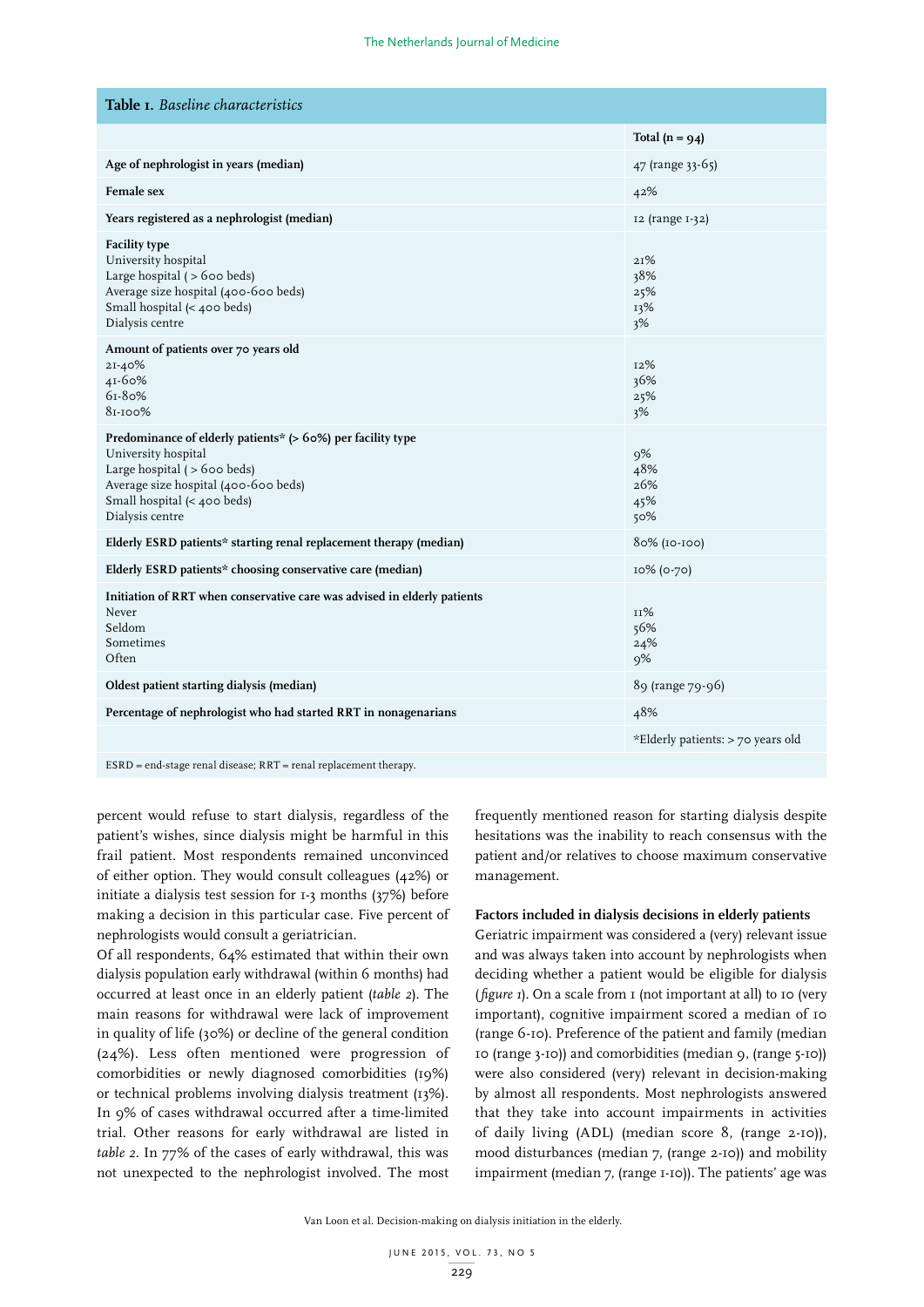also considered relevant in decision-making, with a median score of 7 (range 1-10).

As reflected by the wide range, the opinions regarding these geriatric impairments and age were divided. Caregiver burden (median 6, (range 1-10)) was considered least relevant. In a fictive case of a frail elderly patient considering dialysis, age was considered less relevant than cognitive impairment, comorbidity and ADL impairment. Decision-making seemed to be most difficult for patients aged 76-90 years (median 4 (range 1-10)), and easier for younger and older patients (median 3 (range 1-10)). Yet, the differences per age category are small and the ranges are wide (*figure 2*). The wide range is most distinct in the youngest and the oldest age category, due to the fact that some physicians consider decision-making more difficult with ascending age (40%), whereas others (30%) considered it less difficult when patients get older. We could not explain those different patterns by age of the nephrologist, years of experience and type of dialysis facility.

#### **Additional evaluation of geriatric impairments**

More than half of the respondents (56%) considered evaluation of geriatric impairments to be of potential benefit in the decision-making process before starting dialysis in elderly patients. Nephrologists in favour of a

**Total (n = 72) No. of nephrologists responded that withdrawal occurred at least once 46 (64%)** Surprised *8 (19%)* Not surprised *33 (77%)*  Neutral *2 (8%)* **Reasons for early withdrawal Total (n = 56)** Lack of improvement in quality of life  $17$  (30%) Decline general condition 13 (24%) Progression of comorbidities 11 (19%) Technical problems 7 (13%) Evaluation after time-limited trial 5 (9%) Difficulties in accepting the loss of self-reliance 1 (2%) Decease of spouse 1 (2%) Severe cardiovascular complications  $1 (2%)$ 



Van Loon et al. Decision-making on dialysis initiation in the elderly.

**Table 2.** *Early withdrawal (< 6 months)*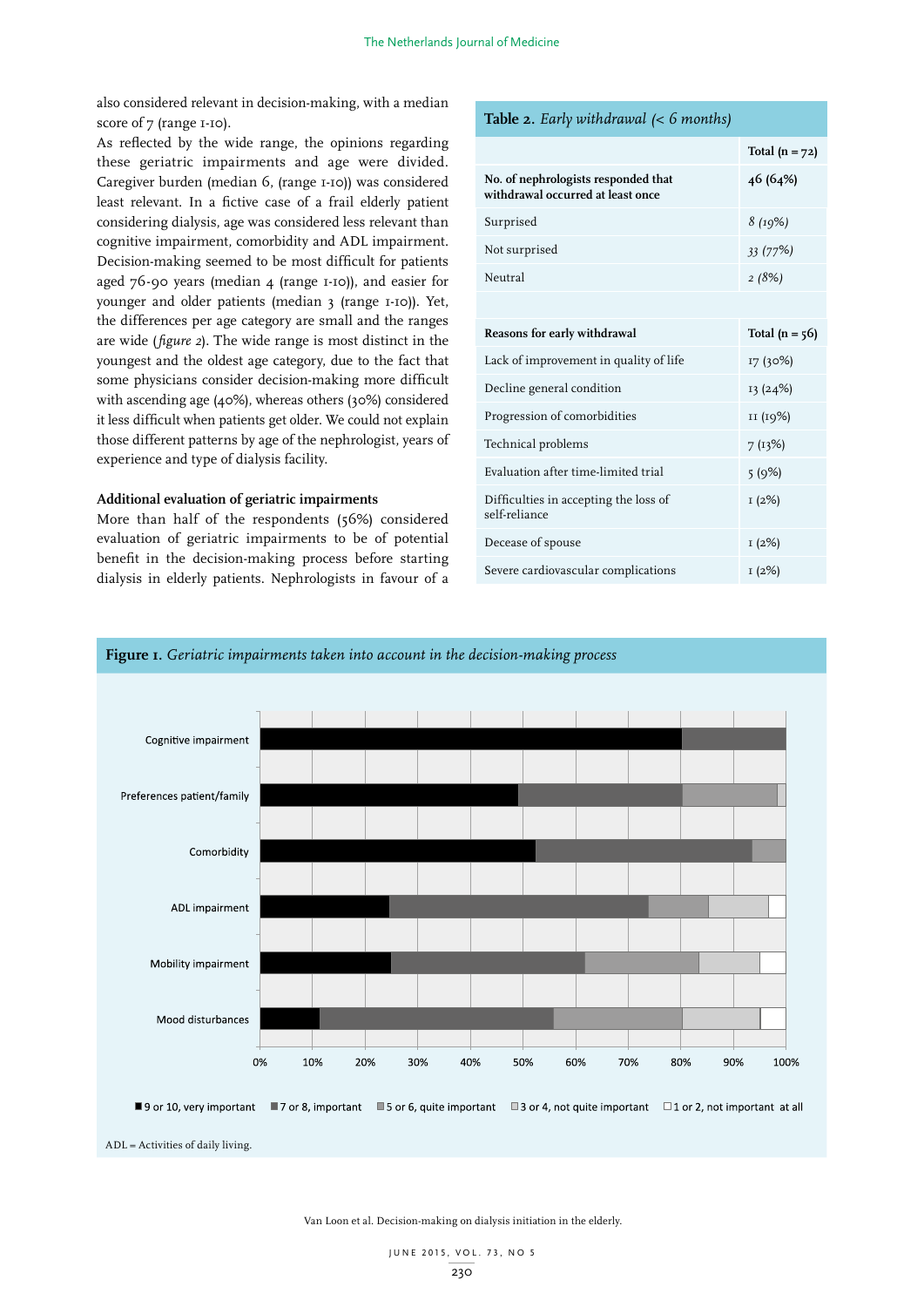

**Figure 2.** *Difficulty of decision-making per category of age*

geriatric evaluation were generally younger (mean age 45.0 vs. 49.9 years,  $p = 0.02$ ). This opinion was not influenced by gender. Arguments in favour of and against a geriatric evaluation are shown in *table 3*. Systematic evaluation of geriatric problems was expected to improve estimations about the condition after starting dialysis, which could help in informing the patient and his or her relatives (62%), in making one's own estimation of treatment success (47%) and in more often withholding dialysis in selected cases ( $11\%$ ). On the other hand, respondents found that different opinions between physicians could work counterproductively (33%) and it could be time consuming (19%). Of the nephrologists, 19% felt a geriatrician would lack sufficient knowledge regarding dialysis.

When asked about the ideal form of this evaluation, 78% of respondents preferred application of a short screening tool in the pre-dialysis clinic, supplemented with consultation of a geriatrician when needed while 23% preferred a comprehensive geriatric assessment, either performed by a geriatrician (18%) or a nephrologist (5%). Such an assessment was already performed as standard of care by 9% of respondents, while 26% of the respondents reported using one or more tools to assess one or more geriatric domains, most frequently focusing on cognitive impairments (e.g. the Mini Mental State Examination, MMSE) or frailty (*table 4*). Other geriatric impairments being tested were: impairments of ADL, depression, functional impairment, and mobility impairment.

#### **D I S C U S S I O N**

This national survey revealed that geriatric impairments are considered important items influencing the decision-making process of dialysis initiation in the elderly, outweighing age as relevant item needing consideration. The majority of nephrologists (56%), especially younger colleagues, consider screening for impairments in the elderly population useful, but few use a geriatric assessment or screening instrument in the work-up of elderly pre-dialysis patients.

In general, decision-making in elderly ESRD patients was not considered difficult (median 4 (range 1-10)) but 89% of respondents at least occasionally reported difficulties in reaching consensus regarding treatment decisions. The 'Clinical Practice Guideline on Shared Decision-Making in the Appropriate Initiation of and Withdrawal from Dialysis' proposes to consider a time-limited trial when no consensus can be reached or the patient prognosis is uncertain.19 However, the achieved quality of life after starting dialysis may not turn out as expected.<sup>21</sup> In a Canadian study of  $584$  ESRD patients (age  $68 \pm 14$  years, mean time on dialysis  $27 \pm 22$  months), 61% reported regretting their decision to start dialysis.<sup>22</sup> When looking at all cases of early withdrawal based on our survey, 77% were not unexpected to the responding nephrologist. This implies starting dialysis despite some hesitations about the benefits of dialysis is not exceptional. Worldwide,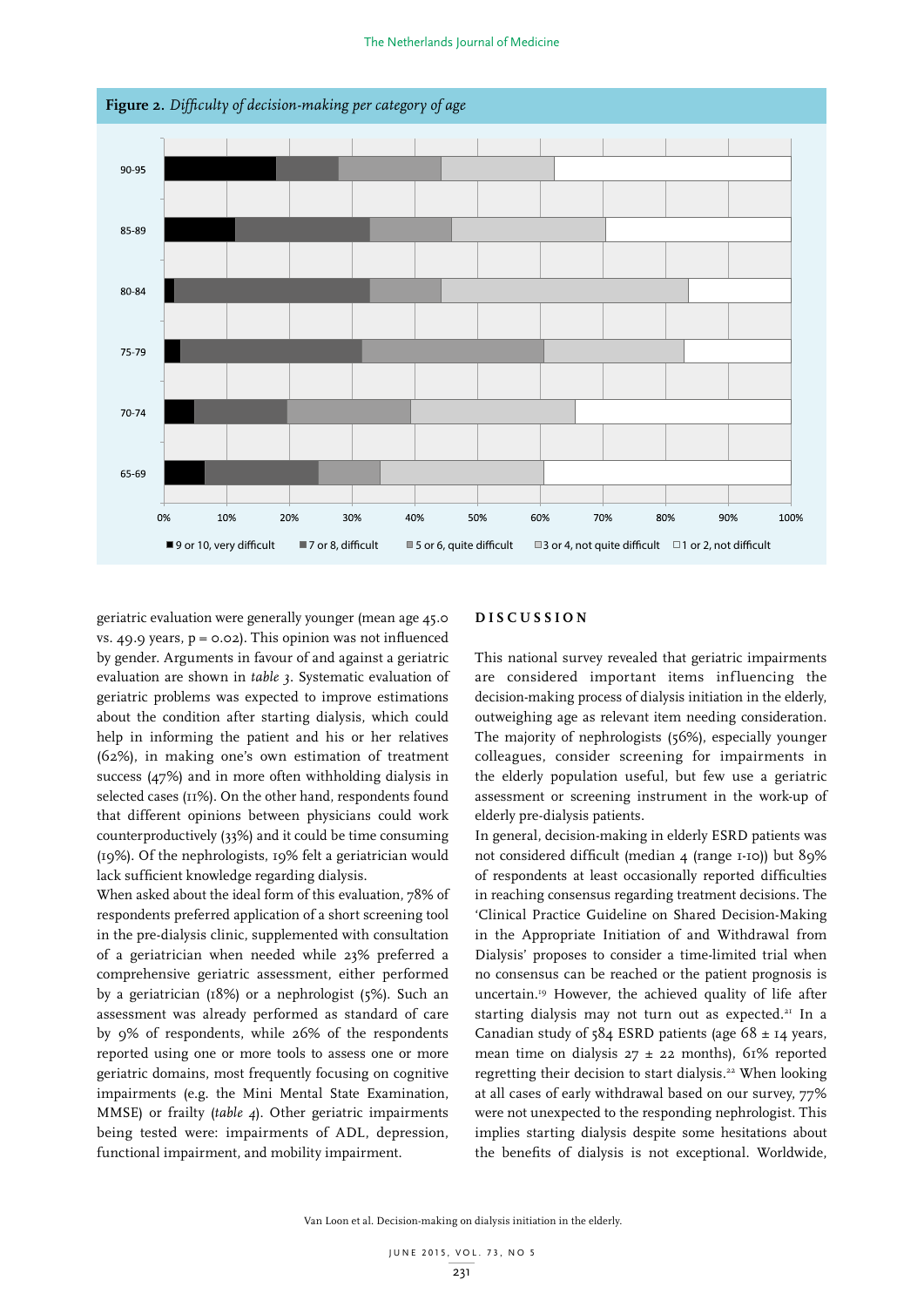| Table 3. Arguments in favour and against geriatric |  |  |
|----------------------------------------------------|--|--|
| screening                                          |  |  |

| Arguments in favour of geriatric screening*                                                                                | $n = 53$ |
|----------------------------------------------------------------------------------------------------------------------------|----------|
| Gaining more expertise to inform the patient<br>and family about the expected condition after<br>starting dialysis therapy | 33 (62%) |
| Gaining more expertise to make the own<br>judgment whether dialysis would be a good<br>option                              | 25 (47%) |
| Withholding dialysis in the right cases more<br>often                                                                      | 6 (11%)  |
| Make the decision-making process less time<br>consuming overall                                                            | 2(4%)    |
| More precise estimation of patients' condition                                                                             | I(2%)    |
|                                                                                                                            |          |
| Arguments against geriatric screening*                                                                                     | $n = 29$ |
| Different opinions between physicians may<br>cause confusion or 'overtreatment'                                            | 12 (33%) |
| Time-consuming, higher costs                                                                                               | 7 (19%)  |
| Doubts whether a geriatrician has enough<br>knowledge of dialysis                                                          | 7 (19%)  |
| No evidence for a better prediction of outcome<br>so far/ no positive experiences                                          | 3(8%)    |
| Decision should not be made based on cut-off<br>value of a test                                                            | 2(6%)    |
| Patients could feel they have to pass an exam<br>before considered eligible                                                | 1(3%)    |
| False reassurance when the test results are good                                                                           | 1(3%)    |
| Could interfere with a good contact with the<br>patients' general practitioner                                             | 1(3%)    |
| Not applicable for immigrants who do not<br>speak Dutch                                                                    | 1(3%)    |
| Doubts whether it is a good predictor for<br>quality of life                                                               | 1(3%)    |

\*Respondents could give both arguments in favour or against

based on the Dialysis Outcomes and Practice Patterns Study (DOPPS), most cases of withdrawal occur early after initiation of dialysis and account for 3-39% of deaths within the first 120 days, with a wide range between countries.<sup>23</sup> A time-limited trial may facilitate the decision-making process by postponing the definitive decision, but it will not prevent early withdrawal. These findings underline the need for a careful consideration of what to expect before the start of dialysis or a time-limited trial.

In our survey, cognitive dysfunction was considered most relevant of all geriatric impairments in treatment decision. Dementia is a known predictive factor for poor survival in patients initiating dialysis, with a two-year

#### **Table 4.** *Geriatric assessment applied as standard of care*

|                                                                               | Total $(n = 59)$ |
|-------------------------------------------------------------------------------|------------------|
| No geriatric assessment applied                                               | 40 (71%)         |
| Screening tool applied as part of standard care                               | 15 (26%)         |
| Cognition (e.g. mini-mental state<br>examination)                             | 12 (21%)         |
| Frailty (e.g. Groningen Frailty Index)                                        | 8(14%)           |
| ADL impairment questionnaire (e.g. Katz)                                      | 6 (11%)          |
| Depression (e.g. geriatric depression scale)                                  | 4(7%)            |
| Mobility impairment (e.g. Timed up and go,<br>elderly mobility scale)         | 2(4%)            |
| Functional impairment (e.g. Lawton&Brody,<br>Barthel Index)                   | I(2%)            |
| Comprehensive geriatric assessment applied                                    | 5(9%)            |
| Consultation geriatrician                                                     | I(2%)            |
| Screening for three or more geriatric<br>impairments                          | 4 (7%)           |
| When considered necessary: geriatric<br>consultation / screening tool applied | 4(7%)            |
| ADL = activities of daily living.                                             |                  |

survival of 24% vs. 66% in patients without dementia  $(p < 0.001)$ <sup>10</sup> Cognitive impairment may compromise therapy adherence, diet and fluid restrictions, may lead to behavioural disturbances and higher care burden. Unexpected rapid decline of cognitive function was reported as a reason for early withdrawal, although this was not mentioned often (5%). Screening for cognitive function prior to dialysis initiation may help in obtaining an estimation of the patient's prognosis, the expected benefits of dialysis therapy and the risks of unwanted treatment outcomes.8 A previous study found that cognitive impairment is largely underdiagnosed in dialysis and ESRD patients.<sup>8</sup> In our survey, only 21% of respondents reported using an objective instrument to assess cognitive function before dialysis initiation, although almost all considered it (highly) relevant to treatment decisions. A simple, validated test for cognition in the ESRD population is currently lacking. The Montreal Cognitive Assessment (MoCA), a brief cognition screening test, recently showed good sensitivity and specificity for cognitive impairments in prevalent dialysis patients and performed better than the better-known MMSE.<sup>24</sup> Whether this test will be of added value in decision-making for the elderly ESRD population is yet to be determined.

In addition to the disabilities previously mentioned to be relevant in the decision-making process, $I^{7,18}$  such as comorbidity, vascular dementia and a poor physical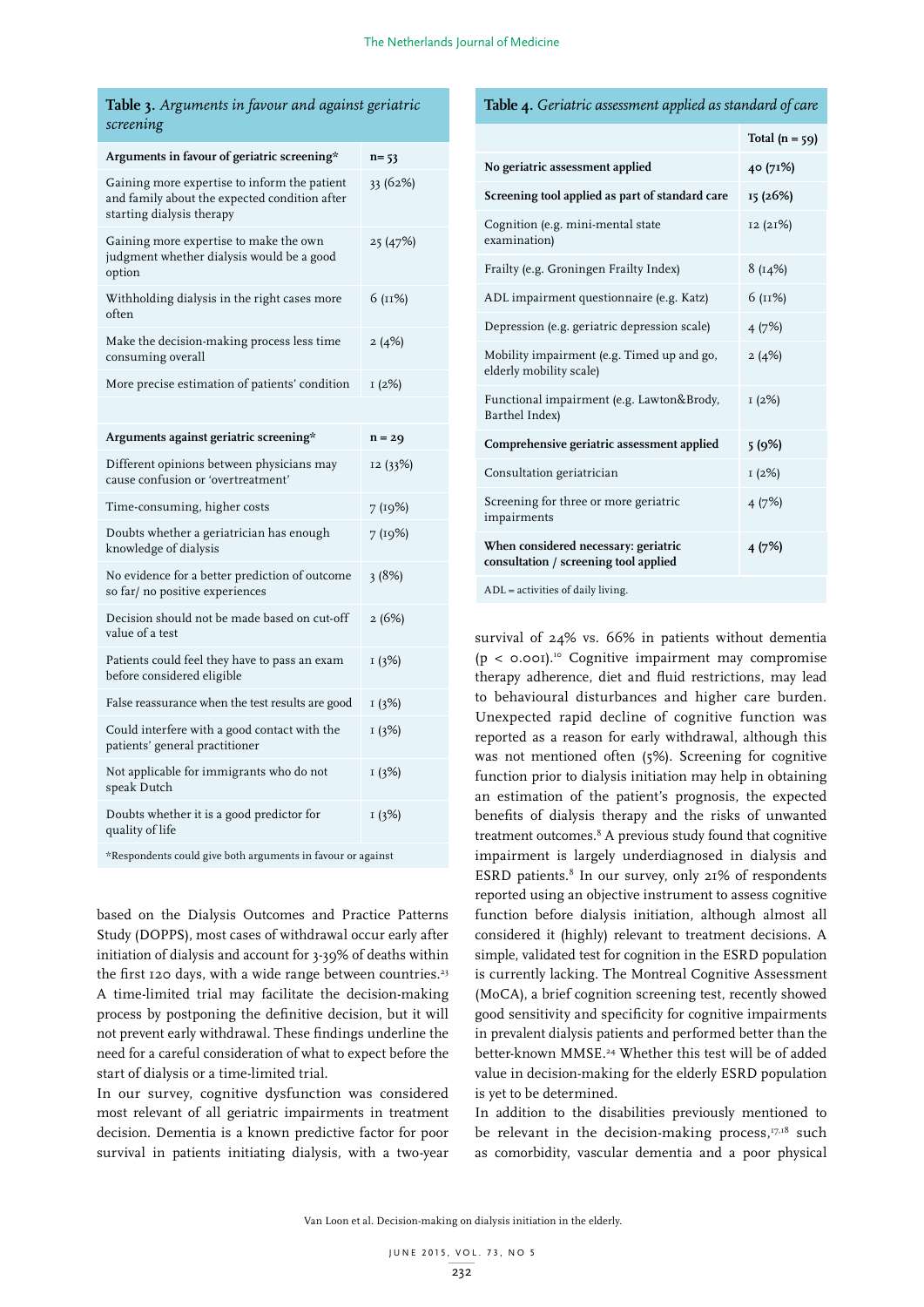functioning, this survey shows mood disturbances and ADL impairment are also found to be relevant items needing consideration before starting dialysis therapy in the elderly. Depression is highly prevalent among dialysis patients, and undertreatment and underdiagnosis are  $common.*$  Both depression<sup>25</sup> and ADL impairment<sup>26</sup> are associated with adverse outcome in dialysis patients and early awareness might therefore be relevant in evaluating the patient prognosis, implementing early interventions and improving quality of life. As with cognition, it is not common practice to objectively assess these disabilities using a screening instrument. There were some initiatives (14%) to assess frailty, the phenotype of general decline in the ageing population.<sup>27</sup> Over the last decade, frailty has been recognised as a predictor for poor outcome in the dialysis population.9 Although as yet no screening instrument has been validated for measuring frailty in the ESDR population, these initiatives may reflect the desire for a simple screening method for the overall condition in the elderly.

The present study has several limitations. The response rate of this nationwide survey was only 32%. This is a well-known issue in survey research. For example, previous international nephrology surveys yielded 50 or fewer responses in the Netherlands and other participating countries.17,20 Responders and non-responders may differ in their interest in geriatric nephrology. This may have led to overestimation of the importance nephrologists seem to assign to geriatric impairments and the potential added value of screening for these impairments. A survey can provide only a simplified view of the complexity of daily practice. In an attempt to simulate real world decisions, this survey presented the questions concerning the importance of geriatric impairments in two different ways. For example, question 16, focusing on the value of the independent geriatric impairments, and question 19, incorporating geriatric impairments in a context of more complex decision-making, both showed geriatric impairments were considered more relevant than age itself in decision-making in elderly ESRD patients.

# **C O N C L U S I O N A N D P O T E N T I A L IMPLICATIONS**

In this survey among Dutch nephrologists, geriatric impairments were shown to be considered relevant to the decision-making process regarding dialysis initiation in the elderly. Nephrologists are open for the use of screening instruments for geriatric problems, but structural, objective assessment of the presence and severity of geriatric impairments is not customary. This may be due to lack of validated screening tools in the ESRD and dialysis population. As geriatric impairments are associated with adverse outcome in dialysis, future

research should focus on validating existing screening instruments in this patient population or developing new tools that take factors specifically relevant to renal disease and dialysis into consideration. In addition, it remains to be investigated whether the incorporation of some form of geriatric assessment in the decision-making process regarding initiation of dialysis will be useful in identifying vulnerable patients better suited for best supportive care.

#### **DISCLOSURES**

The authors declare no conflicts of interest. No funding or financial support was received.

#### **REFERENCES**

- 1. Tong A, Cheung KL, Nair SS, et al. Thematic synthesis of qualitative studies on patient and caregiver perspectives on end-of-life care in CKD. Am J Kidney Dis. 2014;63:913-27.
- 2. Cohen LM, Ruthazer R, Moss AH, Germain MJ. Predicting six-month mortality for patients who are on maintenance hemodialysis. Clin J Am Soc Nephrol. 2010;5:72-9.
- 3. Joly D, Anglicheau D, Alberti C, et al. Octogenarians reaching end-stage renal disease: cohort study of decision-making and clinical outcomes. J Am Soc Nephrol. 2003;14:1012-21.
- 4. Moss AH. Revised dialysis clinical practice guideline promotes more informed decision-making. Clin J Am Soc Nephrol. 2010;5:2380-3.
- 5. Carson RC, Juszczak M, Davenport A, Burns A. Is maximum conservative management an equivalent treatment option to dialysis for elderly patients with significant comorbid disease? Clin J Am Soc Nephrol. 2009;4:1611-9.
- 6. Couchoud C, Labeeuw M, Moranne O, et al. A clinical score to predict 6-month prognosis in elderly patients starting dialysis for end-stage renal disease. Nephrol Dial Transplant. 2009;24:1553-61.
- 7. Cook WL, Jassal SV. Functional dependencies among the elderly on hemodialysis. Kidney Int. 2008;73:1289-95.
- 8. Murray AM. Cognitive impairment in the aging dialysis and chronic kidney disease populations: an occult burden. Adv Chronic Kidney Dis. 2008;15:123-32.
- 9. Johansen KL, Chertow GM, Jin C, Kutner NG. Significance of frailty among dialysis patients. J Am Soc Nephrol. 2007;18:2960-7.
- 10. Rakowski DA, Caillard S, Agodoa LY, Abbott KC. Dementia as a predictor of mortality in dialysis patients. Clin J Am Soc Nephrol. 2006;1:1000-5.
- 11. Fried L, Bernardini J, Piraino B. Comparison of the Charlson Comorbidity Index and the Davies score as a predictor of outcomes in PD patients. Perit Dial Int. 2003;23:568-73.
- 12. Arai Y, Kanda E, Kikuchi H, et al. Decreased mobility after starting dialysis is an independent risk factor for short-term mortality after initiation of dialysis. Nephrology (Carlton). 2014;19:227-33.
- 13. Hamaker ME, Seynaeve C, Wymenga AN, et al. Baseline comprehensive geriatric assessment is associated with toxicity and survival in elderly metastatic breast cancer patients receiving single-agent chemotherapy: results from the OMEGA study of the Dutch Breast Cancer Trialists' Group. Breast. 2014;23:81-7.
- 14. Feng MA, McMillan DT, Crowell K, Muss H, Nielsen ME, Smith AB. Geriatric assessment in surgical oncology: A systematic review. J Surg Res. 2015;193:265-72.
- 15. Hamaker ME, Schiphorst AH, ten Bokkel Huinink D, Schaar C, van Munster BC. The effect of a geriatric evaluation on treatment decisions for older cancer patients--a systematic review. Acta Oncol. 2014;53:289-96.
- 16. Jonker JM, Smorenburg CH, Schiphorst AH, van Rixtel B, Portielje JE, Hamaker ME. Geriatric oncology in the Netherlands: a survey of medical oncology specialists and oncology nursing specialists. Eur J Cancer Care (Engl). 2014;23:803-10.

Van Loon et al. Decision-making on dialysis initiation in the elderly.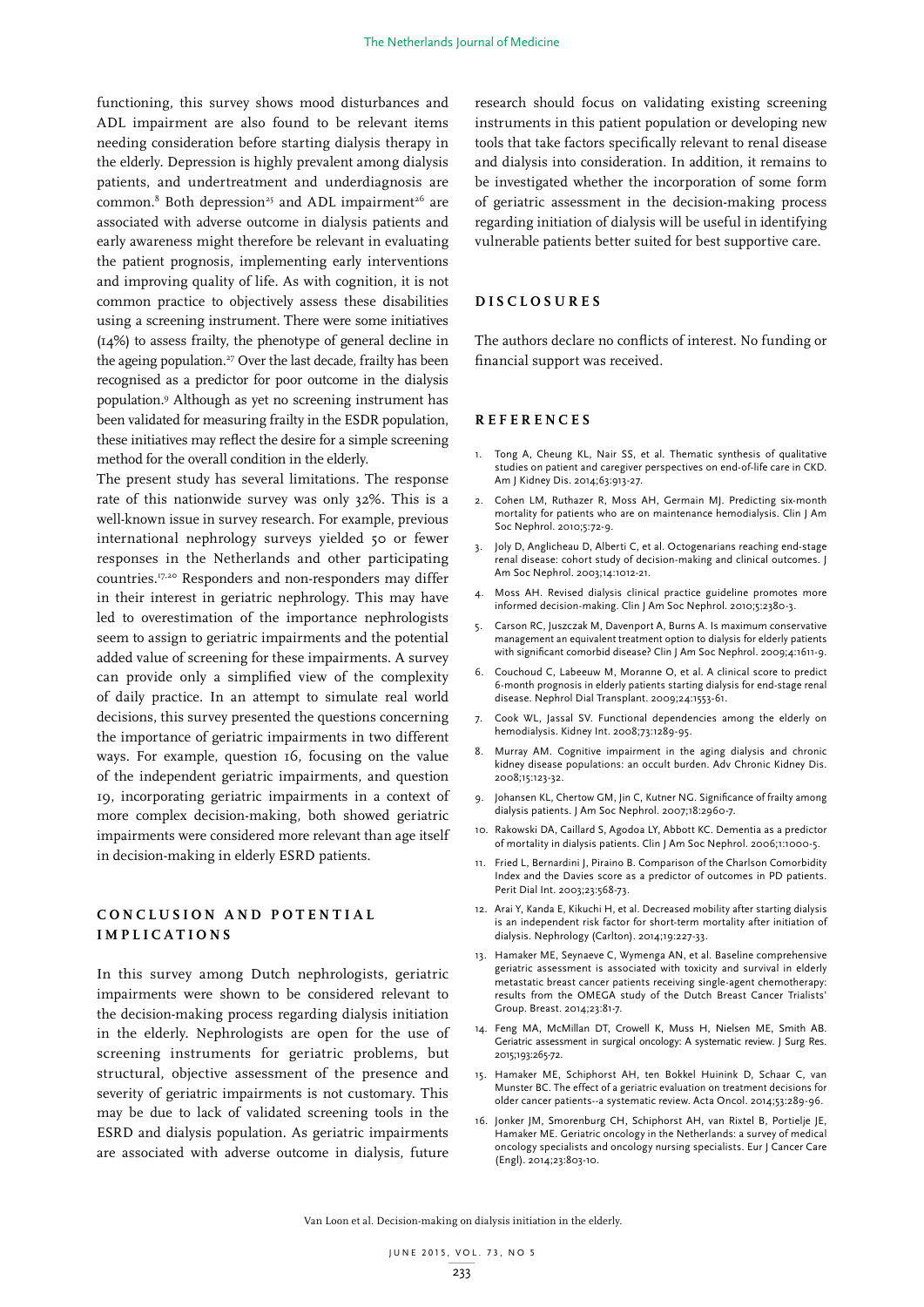- 17. van de Luijtgaarden MW, Noordzij M, van Biesen W, et al. Conservative care in Europe--nephrologists' experience with the decision not to start renal replacement therapy. Nephrol Dial Transplant. 2013;28:2604-12.
- 18. Foote C, Morton RL, Jardine M, et al. COnsiderations of Nephrologists when SuggestIng Dialysis in Elderly patients with Renal failure (CONSIDER): a discrete choice experiment. Nephrol Dial Transplant.  $2014;29:2302-9.$
- 19. Galla JH. Clinical practice guideline on shared decision-making in the appropriate initiation of and withdrawal from dialysis. The Renal Physicians Association and the American Society of Nephrology. J Am Soc Nephrol. 2000;11:1340-2.
- 20. Fluck RJ, Fouque D, Lockridge RS, Jr. Nephrologists' perspectives on dialysis treatment: results of an international survey. BMC Nephrol. 2014;15:16.
- 21. Noordzij M, Jager KJ. Increased mortality early after dialysis initiation: a universal phenomenon. Kidney Int. 2014;85:12-4.
- 22. Davison SN. End-of-life care preferences and needs: perceptions of patients with chronic kidney disease. Clin J Am Soc Nephrol. 2010;5:195-204.
- 23. Robinson BM, Zhang J, Morgenstern H, et al. Worldwide, mortality risk is high soon after initiation of hemodialysis. Kidney Int. 2014;85:158-65.
- 24. Tiffin-Richards FE, Costa AS, Holschbach B, et al. The Montreal Cognitive Assessment (MoCA) - A Sensitive Screening Instrument for Detecting Cognitive Impairment in Chronic Hemodialysis Patients. PLoS One. 2014;9:e106700.
- 25. Soucie JM, McClellan WM. Early death in dialysis patients: risk factors and impact on incidence and mortality rates. J Am Soc Nephrol. 1996;7:2169-75.
- 26. Jassal SV, Douglas JF, Stout RW. Prognostic markers in older patients starting renal replacement therapy. Nephrol Dial Transplant. 1996;11:1052-7.
- 27. Fried LP, Tangen CM, Walston J, et al. Frailty in older adults: evidence for a phenotype. J Gerontol A Biol Sci Med Sci. 2001;56:M146-56.

# **Appendix**

#### **Questionnaire**

- 1. What is your age?
- 2. Are you a man or a woman?
- 3. How many years of experience do you have working as a nephrologist?
- 4. Does your hospital have a dialysis clinic?
- 5. What kind of hospital are you working at? (University, large (> 600 beds), medium (400-600 beds), small (< 400 beds), dialysis clinic)
- 6. In which province are you working?
- 7. How many of the patients in your pre-dialysis clinic are more than 70 years old?
- 8. How many patients older than 70 years who are eligible for dialysis actually start dialysis?
- 9. How old was your eldest patient starting dialysis?
- 10. How many of your patients older than 70 year who were eligible for dialysis choose to withhold dialysis?
- 11. How often do patients older than 70 years choose to start dialysis despite of your advice not to start dialysis?
- 12. Can you recall withdrawing dialysis within six months after the start of dialysis therapy in an elderly patient?



- 15. How difficult do you find it to make the decision on starting dialysis in the elderly? Please score each age category on a scale 1 (very easy) – 10 (very hard) (Categories: 65-69; 70-74; 75-79; 80-84; 85-90; 91-95)
- 16. How often do you take next items into account when making the decision on starting dialysis? Please score each item on a scale 1 (never) -10 (always) (Categories: Cognitive impairment, mobility impairment, age, ADL impairment, comorbidities, preference patient/ family, care giver burden, mood)
- 17. Is the decision to start dialysis discussed for every patient in a multidisciplinary team?
- 18. What specialisations are represented in the multidisciplinary team?

Van Loon et al. Decision-making on dialysis initiation in the elderly.